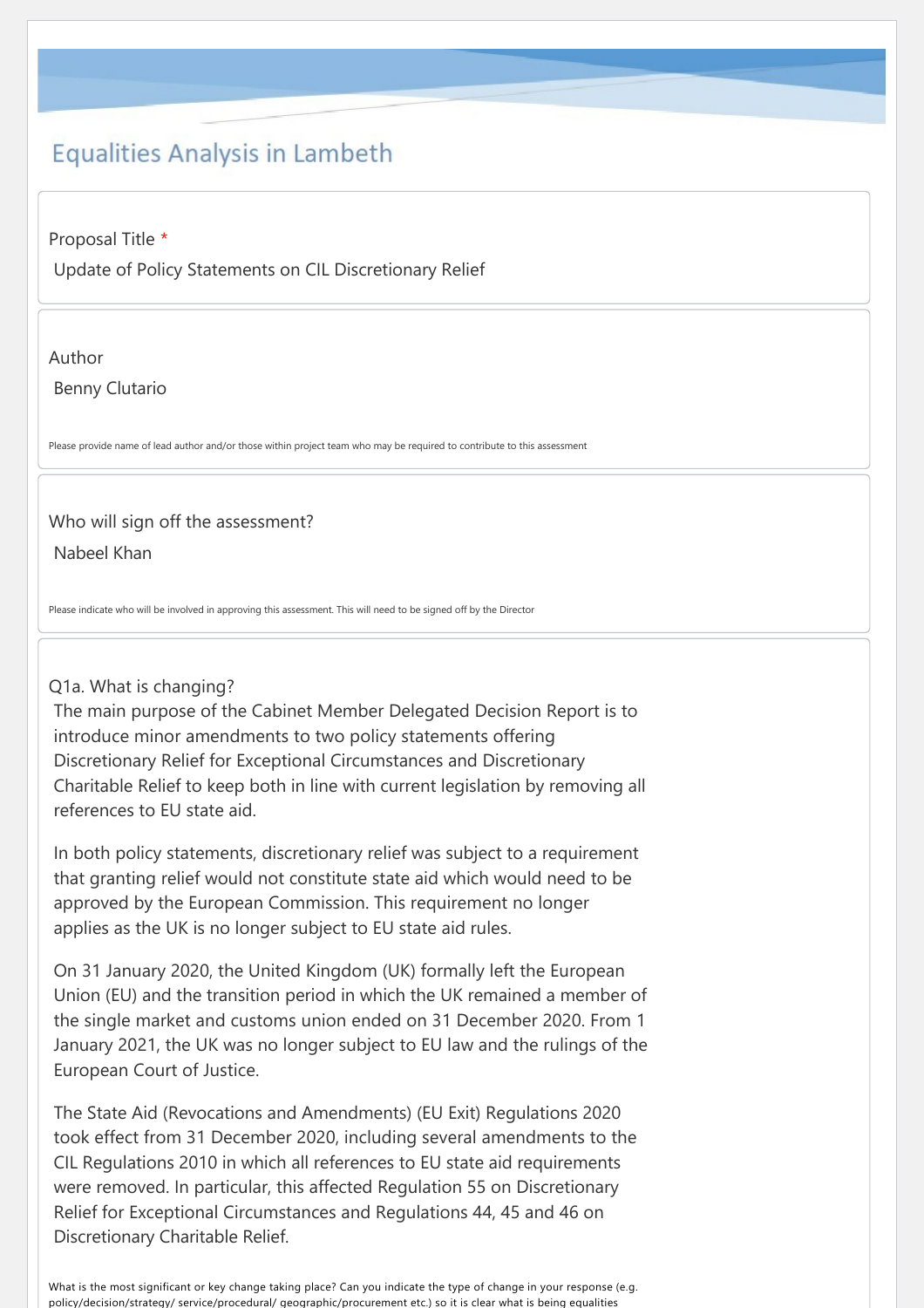assessed? Why is this change happening? What do you aim to achieve? Can you clearly indicate what decision‐makers are being asked to take a decision on?

# Read more

Q1b. Who will be involved in approving this decision? Cllr Matthew Bennett – Deputy Leader of the Council (Planning, Investment and New Homes)

Who else will be involved in signing-off this decision?

Read more

Q2a. What do we know about the people who will be impacted by this change?

The proposed amendments to the two CIL policy statements offering Discretionary Relief for Exceptional Circumstances and Discretionary Charitable Relief will have no direct negative impacts on any of the groups with protected characteristics in Lambeth. However, the proposed amendments can have direct positive impacts on groups with protected characteristics in Lambeth.

The requirement to comply with EU state aid rules was an important consideration for a developer in order to apply for discretionary relief. The proposed amendments to both policy statements makes clear that this requirement has been removed. This will be a positive benefit for a developer or any development that caters to groups with protected characteristics in Lambeth. The provision of discretionary relief from CIL may contribute to the delivery of such development where the liability for CIL might have an unacceptable impact on the economic viability of that development or where the profits from that development will be applied to charitable purposes.

What does your information tell you about the people who will affected by this change? Are protected groups impacted? What information do you hold on the protected characteristics of the people affected by the change? (Age, disability, gender reassignment, pregnancy and maternity, race/ethnicity, religion or belief, gender, sexual orientation, health, socio-economic, language) Are there any gaps or missing information?

Read more

Q2b. How will they be impacted by the change? Ever since Lambeth adopted its first CIL Charging Schedule in 2014 and issued these policy statements on Discretionary Relief for Exceptional Circumstances and Discretionary Charitable Relief, the Council has not actually received any application for CIL reliefs of either type of discretionary relief. The requirement to comply with EU state aid rules was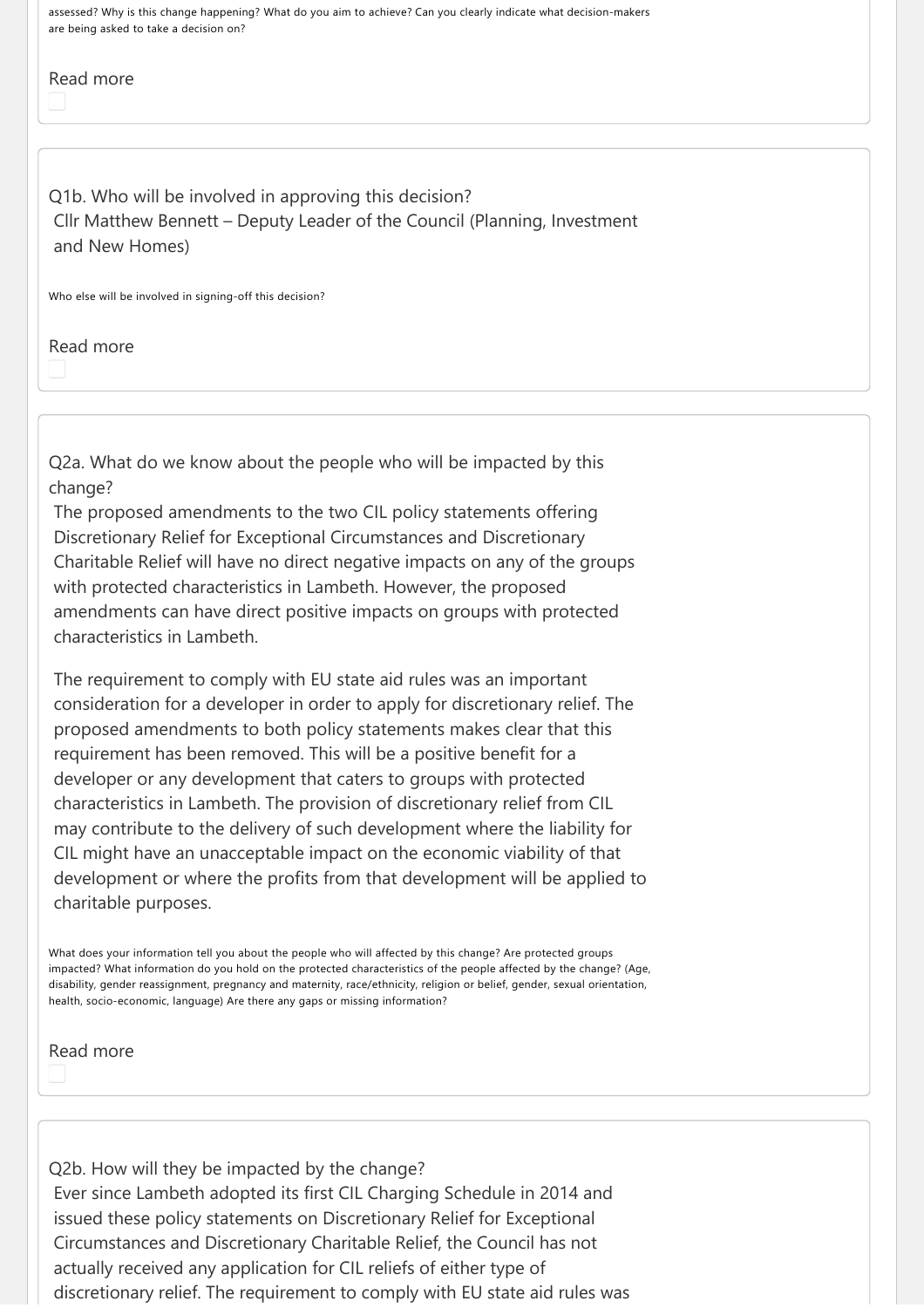an important consideration for a developer in order to apply for discretionary relief. The proposed amendments to both policy statements makes clear that this requirement has been removed. As already mentioned, this can be a positive benefit to a developer or any development that caters to groups with protected characteristics in Lambeth. Where having to pay CIL might have an unacceptable impact on the economic viability of that development or where the profits from that development will be applied to charitable purposes, the grant of discretionary relief may contribute to the delivery of such development.

Would you assess the impact as positive, adverse, neutral? Do you have any uncertainty about the impact of your proposal? Is there a likelihood that some people will more impacted than others? Can you describe the ways in which they will be affected? How might this change affect our 'general duty'

Read more

Q3a. How do you plan to promote and deliver any positive impacts of the proposal?

The policy statements are published on the website. Discretionary relief is available to any developer if they comply with the other criteria for relief.

For Discretionary Relief for Exceptional Circumstances, this includes the following:

- A Section 106 agreement has been entered into and is attached to the planning permission
- Viability evidence that shows payment of Lambeth CIL would have an unacceptable impact on the economic viability of the chargeable development.

For Discretionary Charitable Relief, the following criteria applies:

- the claimant owns a material interest in the relevant land and is a charitable institution
- the whole or greater part of the chargeable development will be used as an investment where the profits will be applied for charitable purposes.

Where either is applicable on an individual case, the developer will be informed directly that applying for discretionary relief is available as an option.

How might the principles of fairness, equality of opportunity and positive relationships be further promoted as a consequence of this proposal? How do you propose to measure your positive outcomes and the benefits outlined to find out if these have been achieved?

Read more

Q3b How do you plan to address and mitigate any negative impacts of the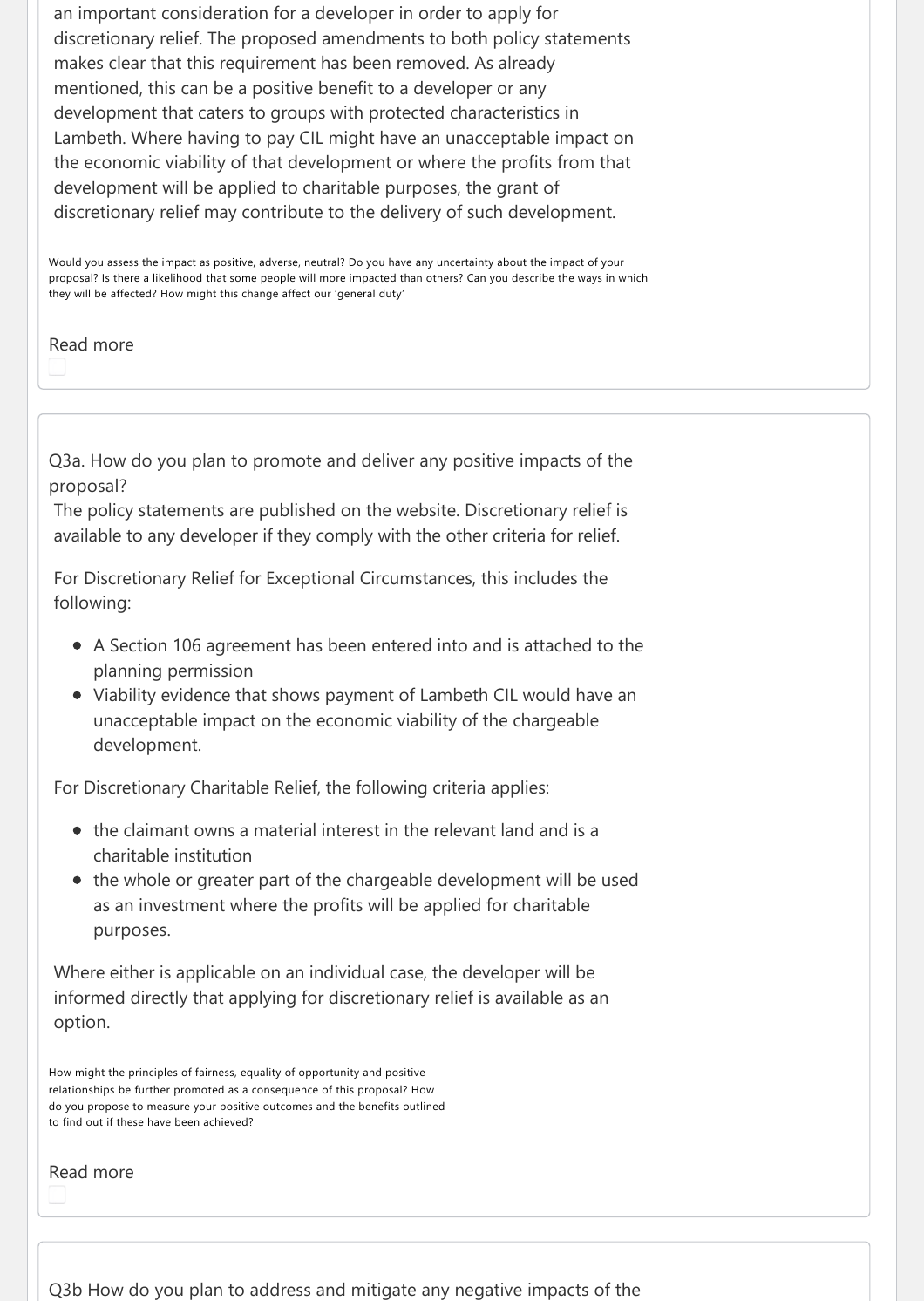#### proposal?

We do not foresee any negative impact from the proposed amendments to the two CIL policy statements offering Discretionary Relief for Exceptional Circumstances and Discretionary Charitable Relief. There can be only positive impacts from this.

What impact has this evidence had on what you are proposing? What can you do differently that might lessen the impact on people within the timeframes i.e. development-implementation? Who can help you to develop these solutions?

## Read More

Q4. How will you review/evaluate your proposal, mitigating actions and/or benefits? Who will be responsible for this? The offer of Discretionary Relief for Exceptional Circumstances and Discretionary Charitable Relief is governed by the CIL Regulations 2010 (as amended). It is not possible to offer anything more outside of the Regulations.

As also previously mentioned, the Council has not actually received any application for CIL reliefs of either type of discretionary relief since the adoption of Lambeth CIL in 2014. The Council will find out about the impact of the proposed amendments once an application is received and whether the removal of the requirement on EU state aid has made any difference.

Who will you be accountable to for the above actions/outcome? How will those responsible know these actions have worked? What performance indicators will you use to demonstrate this? Are there any other forms of evidence you can use to support this assessment of their effectiveness?

### Read more

### **Section to be completed by Sponsor/Director/Head of Service**

#### Outcome of equality impact assessment

- No adverse impact, no change required
- $\circlearrowright$  Low adverse impact, minor adjustment required
- Significant adverse impact, further action reauired
- Significant impact identified unable to mitigate fully
- Unlawful in/direct discrimination, stop and rethink

#### Read more